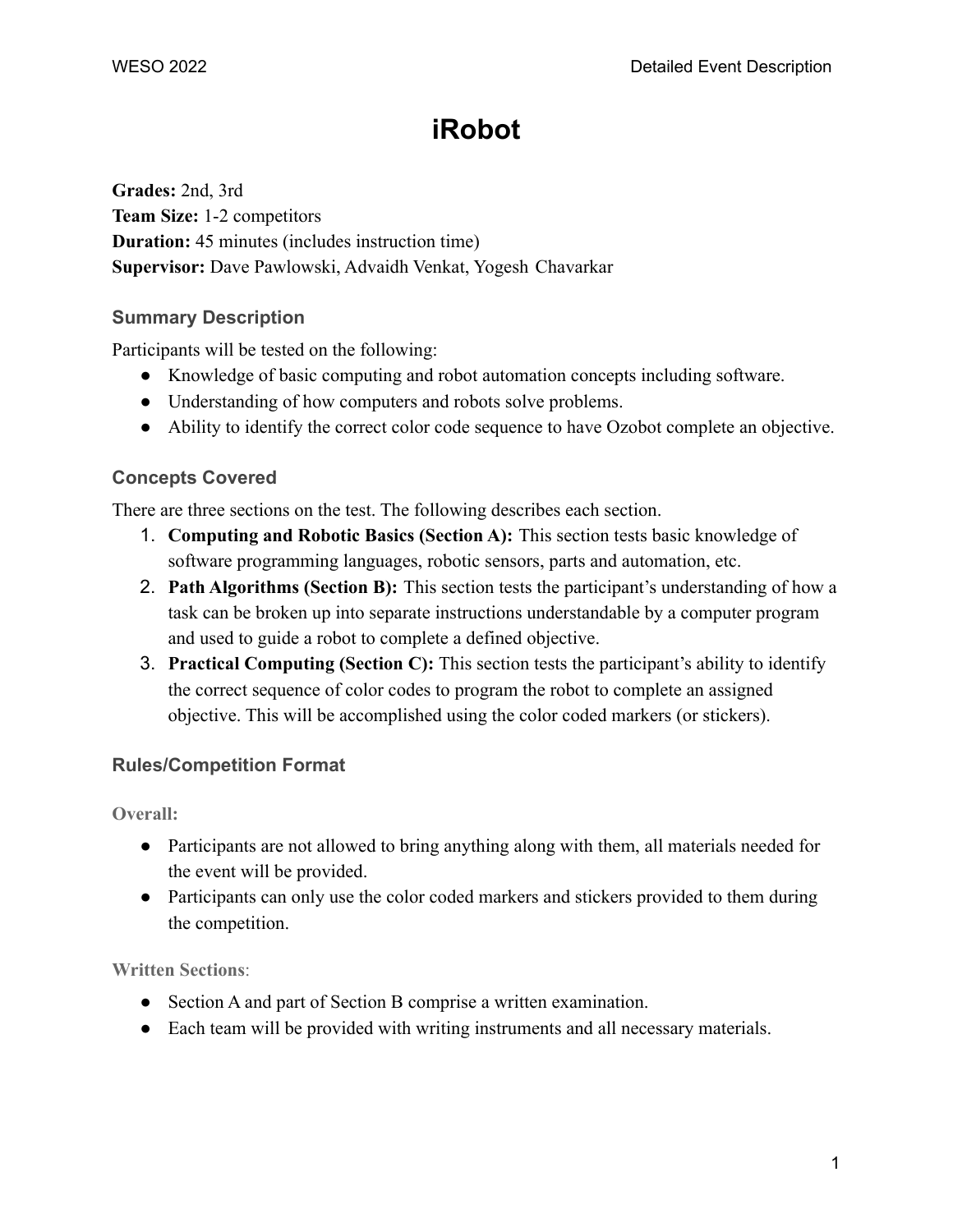**Practical Computing Section**

• Section C is a practical computing challenge designed to be completed using the Ozobot. Each team will have access to exactly one Ozobot for this section.

Section B will contain hands-on activities in which each team will be asked to identify Ozobot parts on paper. A set of markers or color coded sticker sheets will be provided so the team can identify or mark necessary color code sequences for a given action.

For Section C, each team will be given an Ozobot along with a set of specific objectives for their robot to complete. WESO volunteers will evaluate the ability of the robot to meet the state objectives. The study guide will outline specific pacing guides and training material to create efficient color codes to trigger Ozobot actions.

## **Scoring**

## **Total Score:** 50 points

Breakdown:

- $\bullet$  Section A (5 points)
	- Multiple-choice and matching questions
- Section B  $(25 \text{ points})$ 
	- Hands-on activities.
		- Each activity will be scored based on the correctness of the solution and whether it addresses all parts of the question.
	- Identify various parts of the Ozobot and answer related questions
	- Use a set of markers (preferred) or color coded stickers to specify the correct color code sequence required for a given action. If a marker code is incorrect it can be overwritten using a blank sticker. Teams can use color coded stickers as the last option from a sealed pack, but using markers will be preferred and considered for accuracy and efficiency while breaking a tie.
- Section C  $(20 \text{ points})$ 
	- Ozobot programming using color codes
		- (15 points) Correct color codes for Ozobot to complete objective successfully. Teams can use markers (preferred) or stickers with guidelines same as section B.
		- $\Box$  (5 points) Neatness and efficiency

# **Tie Break Criteria**

First Tie Breaker: Use of markers over sticker codes and fastest completion of code sheets.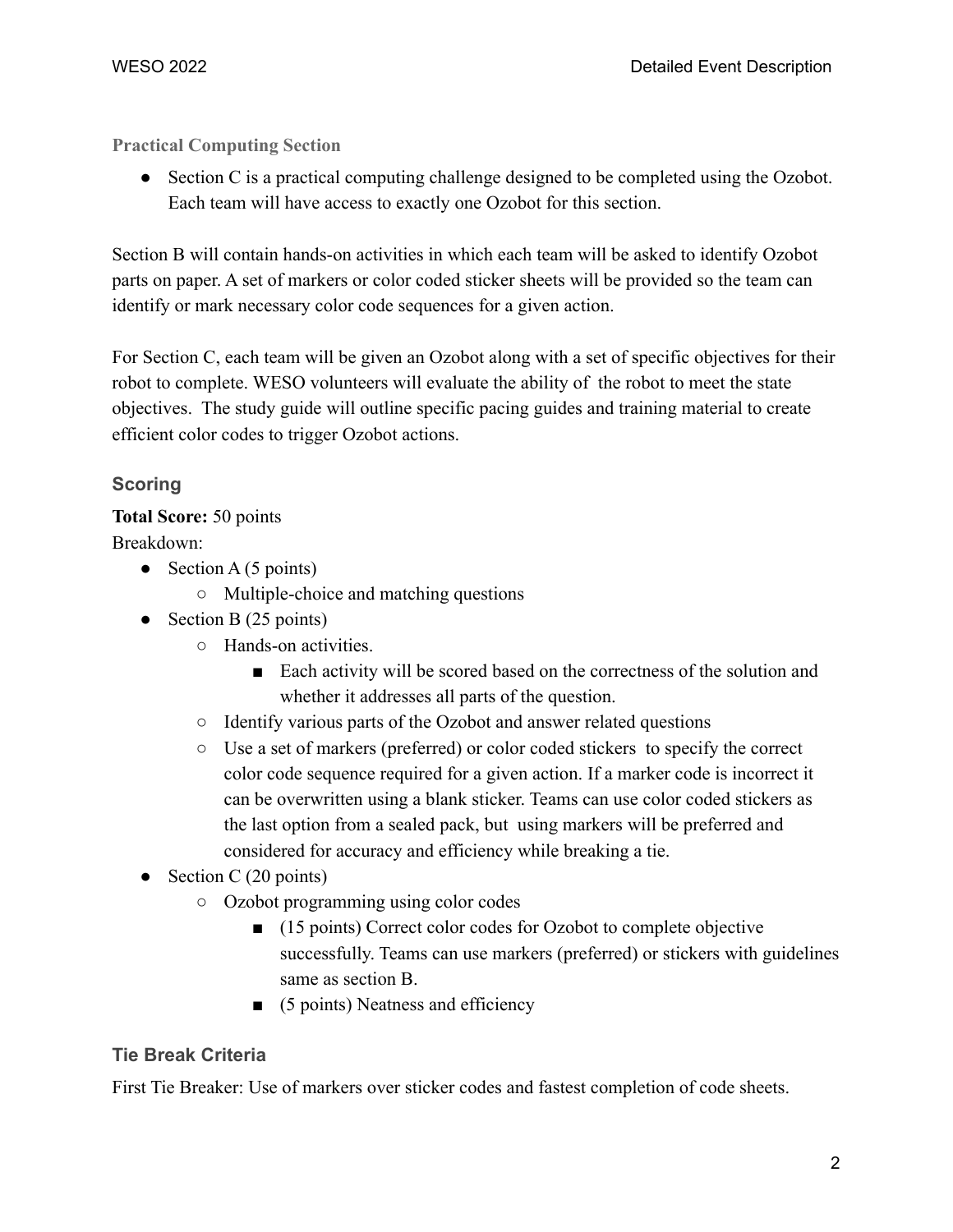Second Tie Breaker: Neatness of code sheets with least overwrites and efficiency of the code.

#### **Materials Distributed by WESO**

The study guide will contain PDF documents provided by WESO on their website. The PDF's will have embedded links that provide videos and detailed lesson plans needed for the event.

#### **Additional Materials useful for practices**

Each school will be given one Ozobot that they have to share with all the participating grades.The Ozobot comes with a basic manual and markers for color coding. Sticker sheets with color codes will be provided. The participants should learn using marker color coding and sticker sheets both for programming the Ozobot. Additional sticker sheets can be bought from [Amazon.](https://smile.amazon.com/Overwrite-Sticker-Codes-Pack-Ozobot/dp/B01BXA481M/ref=sr_1_1?crid=37V7QKV9V510S&keywords=ozobot+sticker+codes&qid=1644177008&sprefix=ozobot+sticker+codes%2Caps%2C105&sr=8-1)

#### **Materials to be brought to competition**

None

## **? Event Questions**

Event Coaches should submit any questions about the event to [weso.events@gmail.com.](mailto:weso.events@gmail.com) Please enter the event title in the subject line. Answers will be posted on the WESO Blog. You can sign up to receive blog posts at <https://wesoscience.org>**.**

#### **Additional Resources/References**

- [Ozobot Classroom](https://classroom.ozobot.com/dashboard) (needs setting up a FREE educator account)
- [Pacing Guide](https://files.ozobot.com/resources/ozobot-pacing-guide-2nd-grade.pdf) (has links to all lesson plans follow 1 through 15 for this event)
- [Get to know Evo](https://stg-files.ozobot.com/lessons/null/introductiontoozobotgettoknowevo.Vq93I5RMRYOUEf8fkfZRhQaW.pdf) (Link for this lesson is also available in the pacing guide)
- [Introduction to Color Codes](https://stg-files.ozobot.com/lessons/1e026e7c-96a9-43db-bd0c-a750dc98af4d/introductiontocolorcodes02speed.nZnxLU1DTSWCdxsxqtHWgwOQ.pdf) (Link for this lesson is also available in pacing guide)

Sign up for a FREE educator account on Ozobot.com to get access to the training materials recommended for the event. You will NOT be able to use the links in the PDF documents if you don't have an educator login.

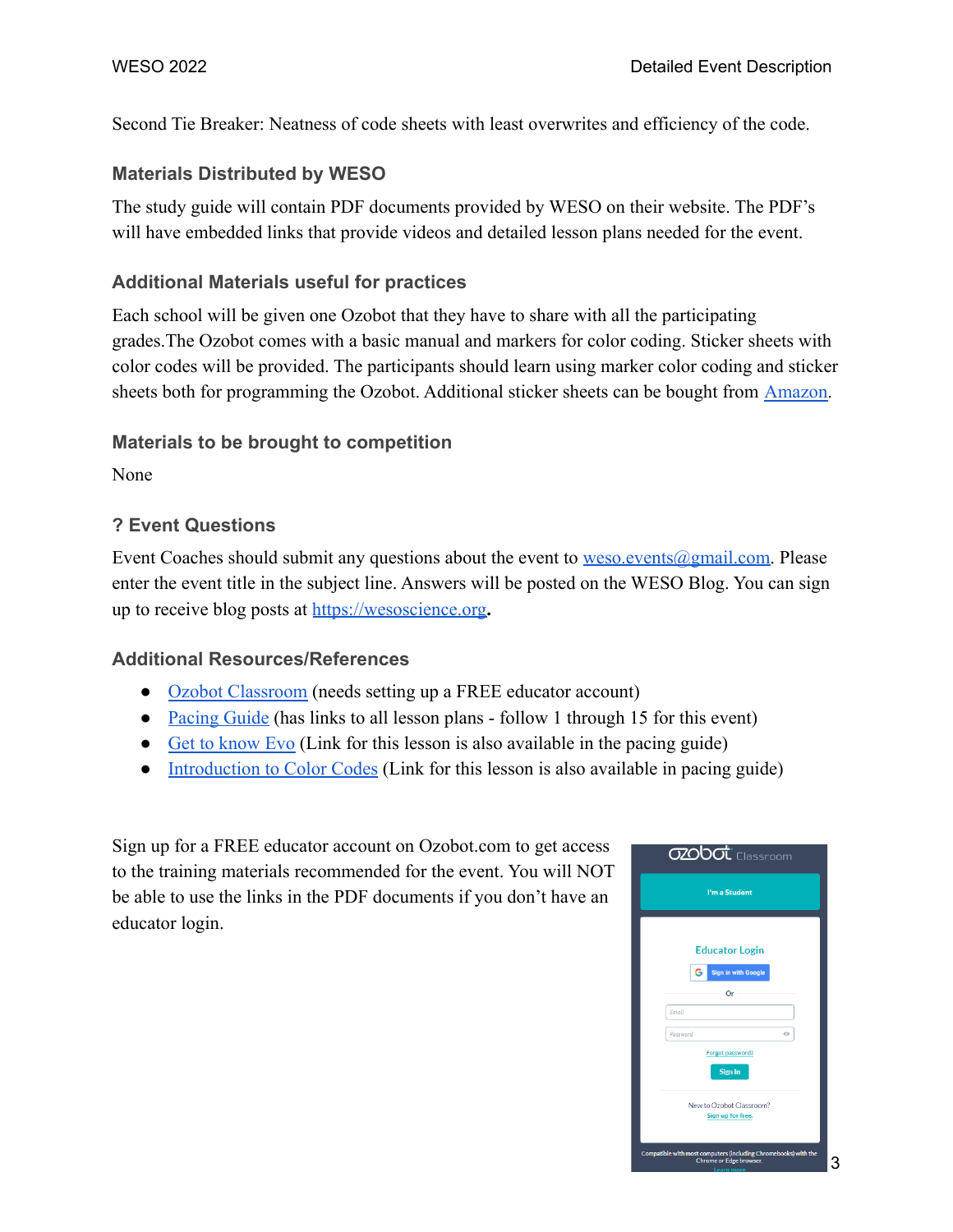## **Sample Questions**

Section A

- 1) Ozobot can be programmed using which the following ways:
	- a) Speech instructions
	- b) Light intensity
	- c) Color codes
	- d) None
- 2) What is a sensor?
	- a) Song note at certain scale
	- b) Device that responds to certain signals
	- c) Light that flickers
	- d) All of the above
- 3) Match the items in column A to their associated type in column B

| Column A  | Column B          |
|-----------|-------------------|
| Program   | Algorithm         |
| Logic     | <b>OzoBlockly</b> |
| Proximity | Memory            |
| Storage   | Sensor            |

Section B

- 1) Evo has three types of sensors: Proximity, Line-Following, and Color. Can you find these on your bot? Label them on the provided Diagram Worksheet.
- 2) Can you find the LEDs (top and front) on your bot and on your Diagram Worksheet? Label the LEDs on your Diagram Worksheet.
- 3) Can you find the motherboard and the BLE antenna on the motherboard? Label the antenna on the Diagram Worksheet.
- 4) Can you find Evo's power button (on the left side) of your bot? Label it on your Diagram worksheet.
- 5) What color code would you use to make the robot turn right by 90 degrees while following a line?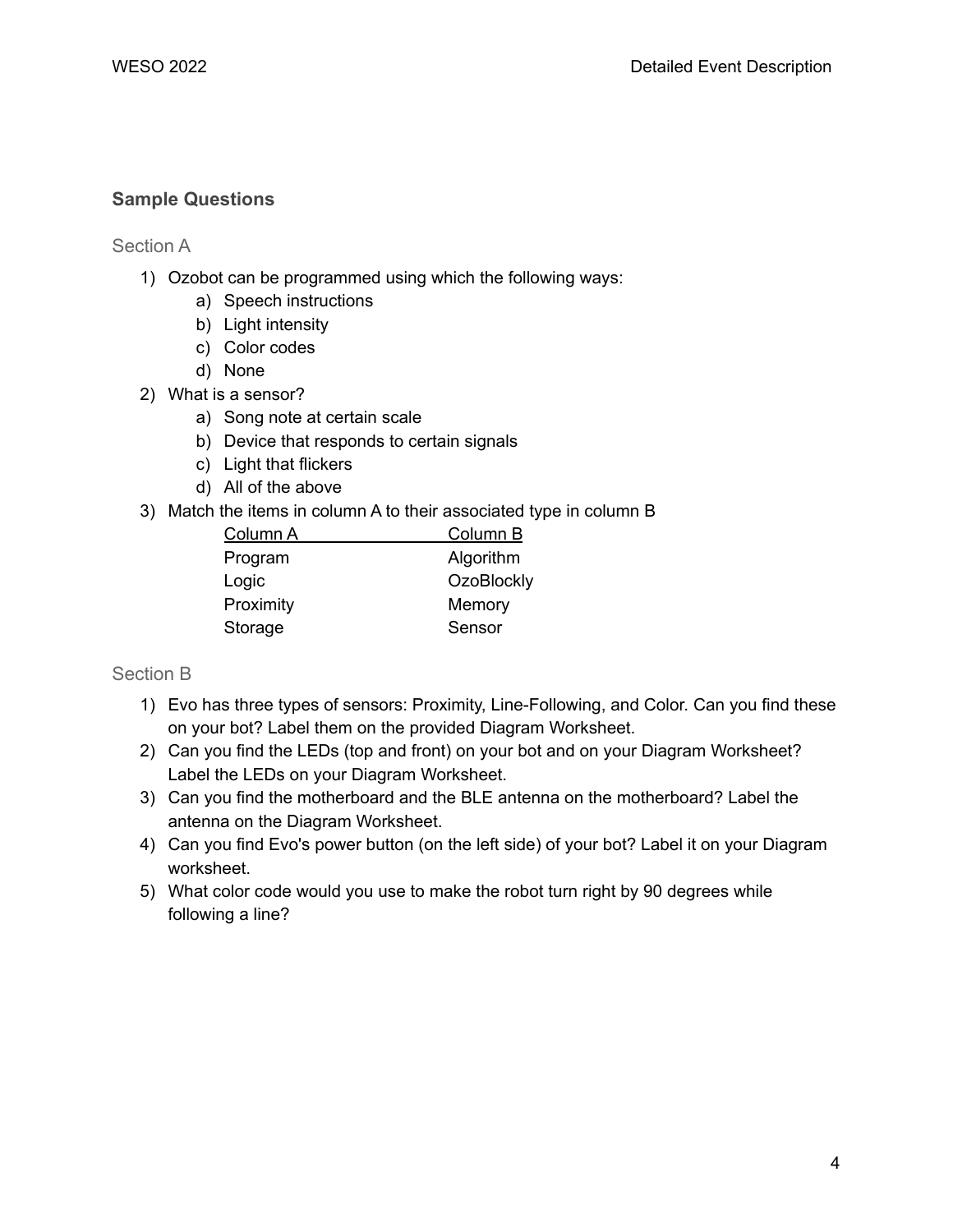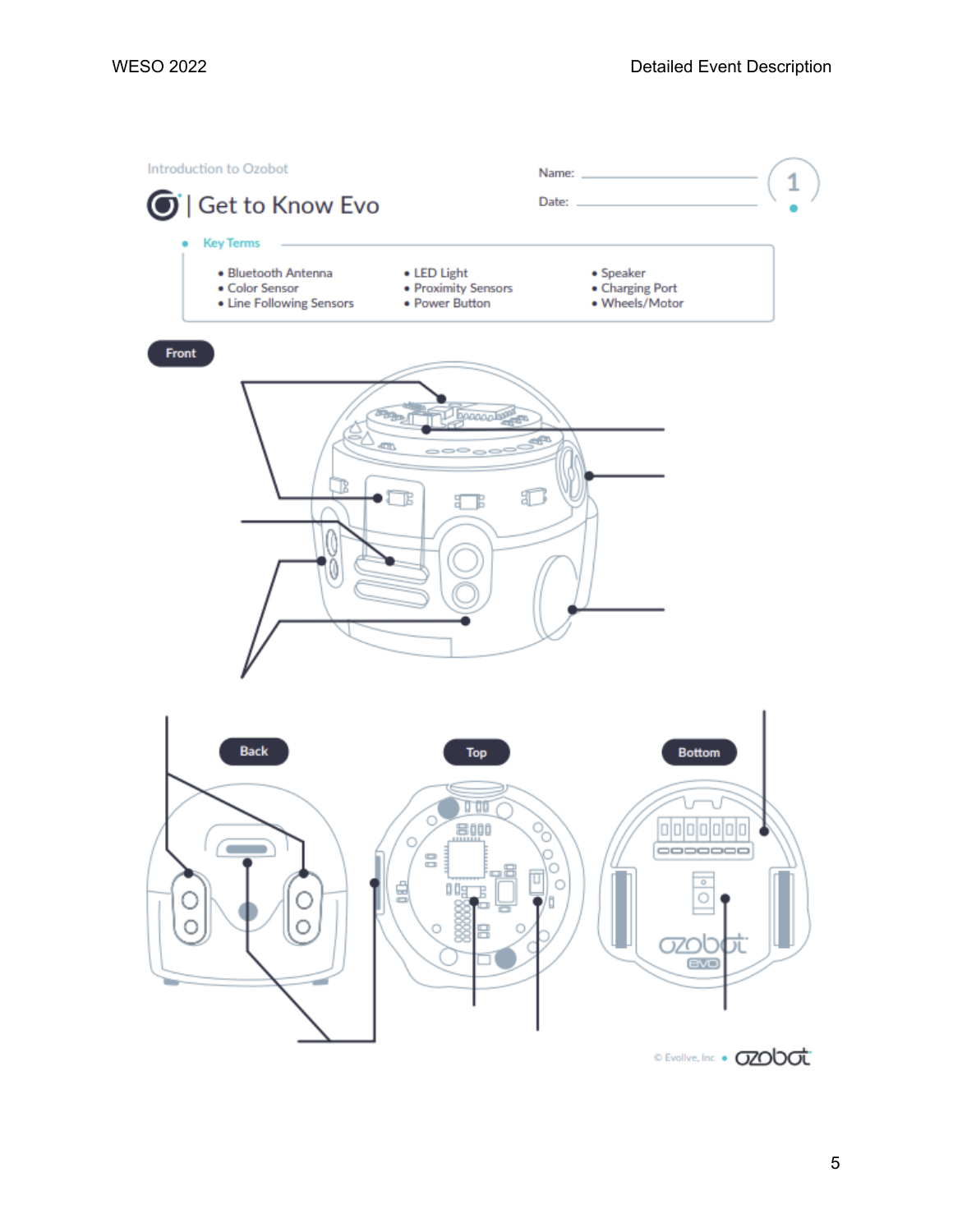Use the sheet below to identify and mark the correct color code sequences on the color codes key. Then use your markers to fill in the correct colors on the sheet.

- 1. Slow
- 2. Short Super Slow
- 3. Cruise
- 4. Turbo
- 5. Fast
- 6. Nitro Boost